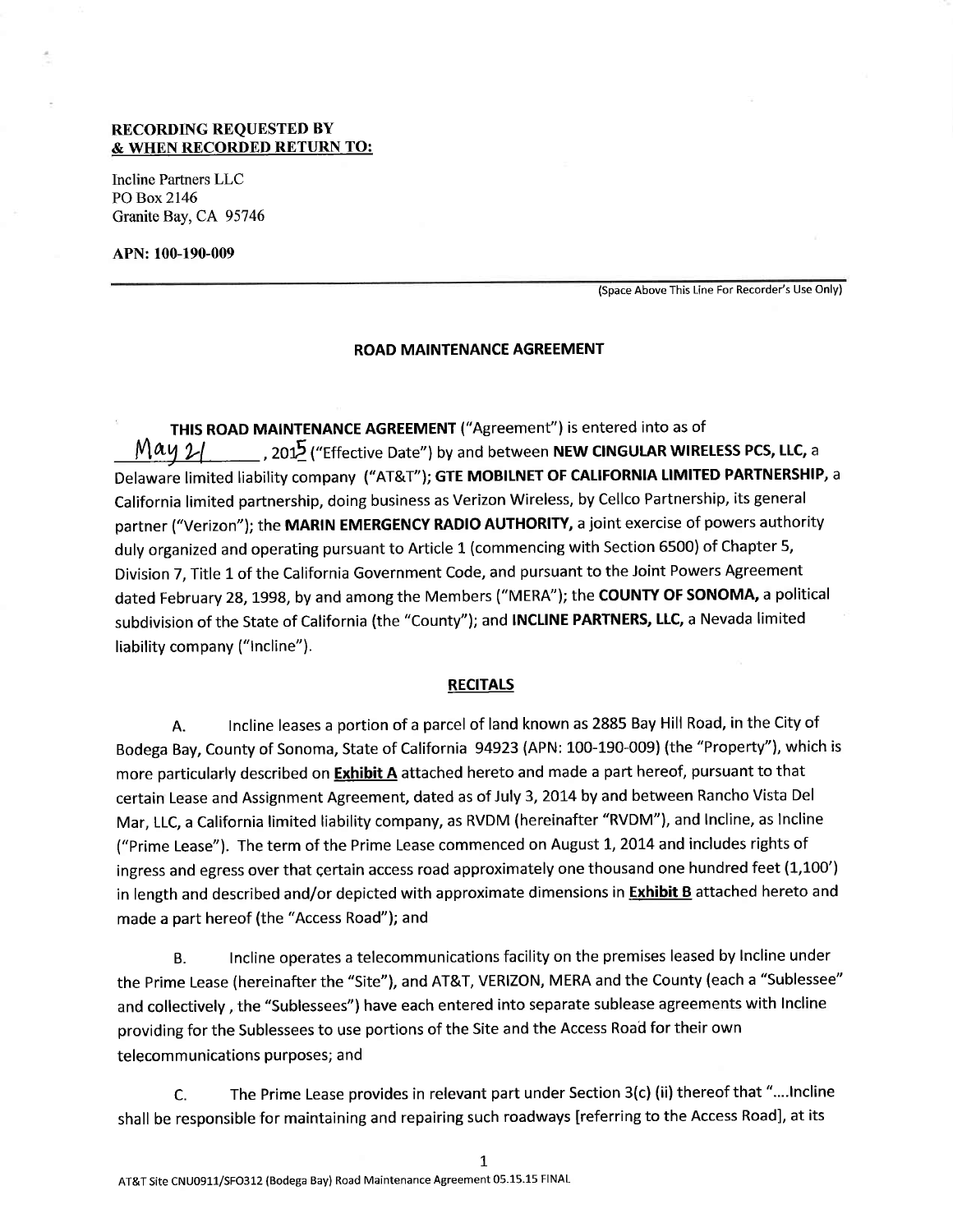sole expense, except for any damage caused by RVDM's, or RVDM's agents, contractors or invitees, use of such roadways [referring to the Access Road]."

D. AT&T, VERIZON, MERA, the County (collectively, the "Telecommunications Users"), and Incline desire to enter into an agreement providing for the improvement and maintenance and repair of the Access Road, upon the terms and conditions specified herein.

NOW, THEREFORE, in consideration of their mutual promises, and subject to the terms and conditions stated herein, the parties agree as follows:

t. Use of Access Road. Incline agrees that during the term of this Agreement, each of the Telecommunications Users shall have unrestricted use of the Access Road to provide ingress and egress to and from the Site by each of their respective personnel, vehicles, and equipment. All such access shall be in accordance with the terms and conditions of the Prime Lease. No party shall use the Access Road in such a way as to interfere with any other party's ingress or egress as authorized herein.

2. Term. This Agreement shall commence upon the date first above written and shall automatically terminate on the date on which the Prime Lease terminates; provided, however, that this Agreement shall terminate with respect to a Sublessee on the date on which that party's sublease with Incline terminates provided said party does not have any interest in the Property requiring use of the Access Road.

3. Road Improvement Costs. In the event any governmental agency requires any improvements to the Access Road as a condition of issuing any permit or similar approval required for any improvement or construction at the Site, the party to this Agreement proposing such improvement or construction (the "lmproving Party") shall be responsible for making such improvements at its own expense, subject to partial reimbursement as set fofth in this Section 3. Each Sublessee under this Agreement shall reimburse the lmproving Party for a proportionate share of the Construction Costs (defined below) within thirty (30) days after receipt of an invoice including reasonable supporting documentation from the lmproving Party. Construction Costs to be reimbursed include all reasonable costs associated with improving the Access Road, including, without limitation, all engineering, materials, and labor costs. The proportionate share of each Sublessee shall be calculated by dividing the total Construction Costs by the number of Sublessees which are a party to this Agreement when the Construction Costs are incurred. As of the Effective Date, Incline represents and warrants to Sublessees and each of them, that there are no Construction Costs, nor any deferred improvements to the Access Road known to Incline as of the Effective Date which will require Construction Costs to be paid or reimbursed by Sublessees. Sublessees, and each of them may rely upon this representation and warranty from Incline as a material inducement for entering into this Agreement.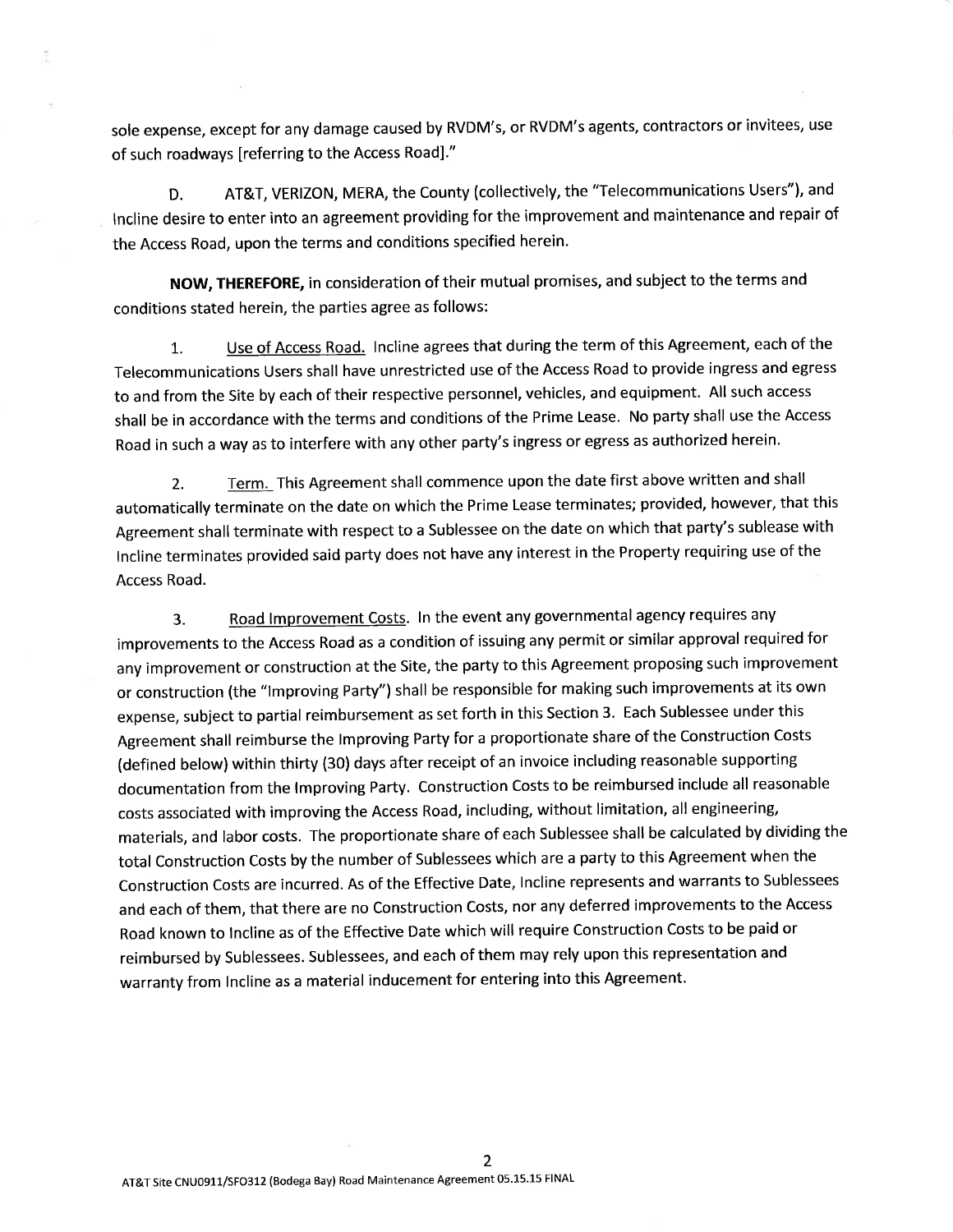### 4. Maintenance Costs.

(a) Incline shall maintain and repair the Access Road in good condition and repair and otherwise in condition suitable for the use of Sublessees, subject to Section 3, above, and further subject to partial reimbursement from the Sublessees as set forth in this Section 4. During the Term of the Agreement, each Sublessee agrees, subject to Section 5, below, to pay Incline an amount equal to its proportional share of the cost of such maintenance and repair within thirty (30) days after receipt of an invoice including reasonable supporting documentation from Incline. The initial proportionate shares shall be one fourth (1/4th) of the maintenance and repair costs, subject to adjustment as parties are added or removed, pursuant to Section 5. Incline shall give written notice to the other parties, along with <sup>a</sup> reasonable description of the proposed maintenance work, prior to undertaking any single maintenance project for which Incline expects the total cost to exceed five thousand dollars (55,000), and shall not undertake such work without the prior written approval of the other parties, which approval shall not be unreasonably withheld. ln the event the cumulative cost of such maintenance work within any calendar year (January 1 through December 31 of any year) exceeds twenty thousand dollars (\$20,000), Incline shall thereafter give written notice to each party, along with a reasonable description of the proposed maintenance work, prior to undertaking each and every future maintenance project during the remainder of such calendar year, and shall not undertake such maintenance work without the prior written approval of each party, which approval shall not be unreasonably withheld. Written approval shall consist of either the party's (a) written approval of the proposed work; or (b) failure to respond within thirty (30) days of receipt of Incline's written notice of the proposed work.

(b) The foregoing notwithstanding, any party who, through construction activity or otherwise by such party or by such party's agents or contractors, damages the road shall be solely responsible for reimbursing Incline for the cost of repairing such damage. In the event such damage to the Access Road is caused by Incline, Incline shall be solely responsible for the cost of repairing such damage within thirty (30) days after receipt of written notice from any other party of the existence of such damage; provided, however, if lncline does not repair such damage within such thirty (30) day period, then any of the Sublessees may repair the Access Road and Incline shall reimburse the Sublessee an amount equal to one hundred percent (100%) of the reasonable cost of such repair actually paid by each Sublessee within (30) days after receipt of an invoice including all reasonable supporting documentation.

(c) Incline shall indemnify, defend and hold harmless the other parties against any mechanic's lien resulting from or arising out of Incline's maintenance and/or repair of the Access Road, excepting however such mechanic's liens as may be due to or caused by any Sublessee's failure to pay its proportionate share of such maintenance and/or repair costs within the time period set forth in Section 4(a) above.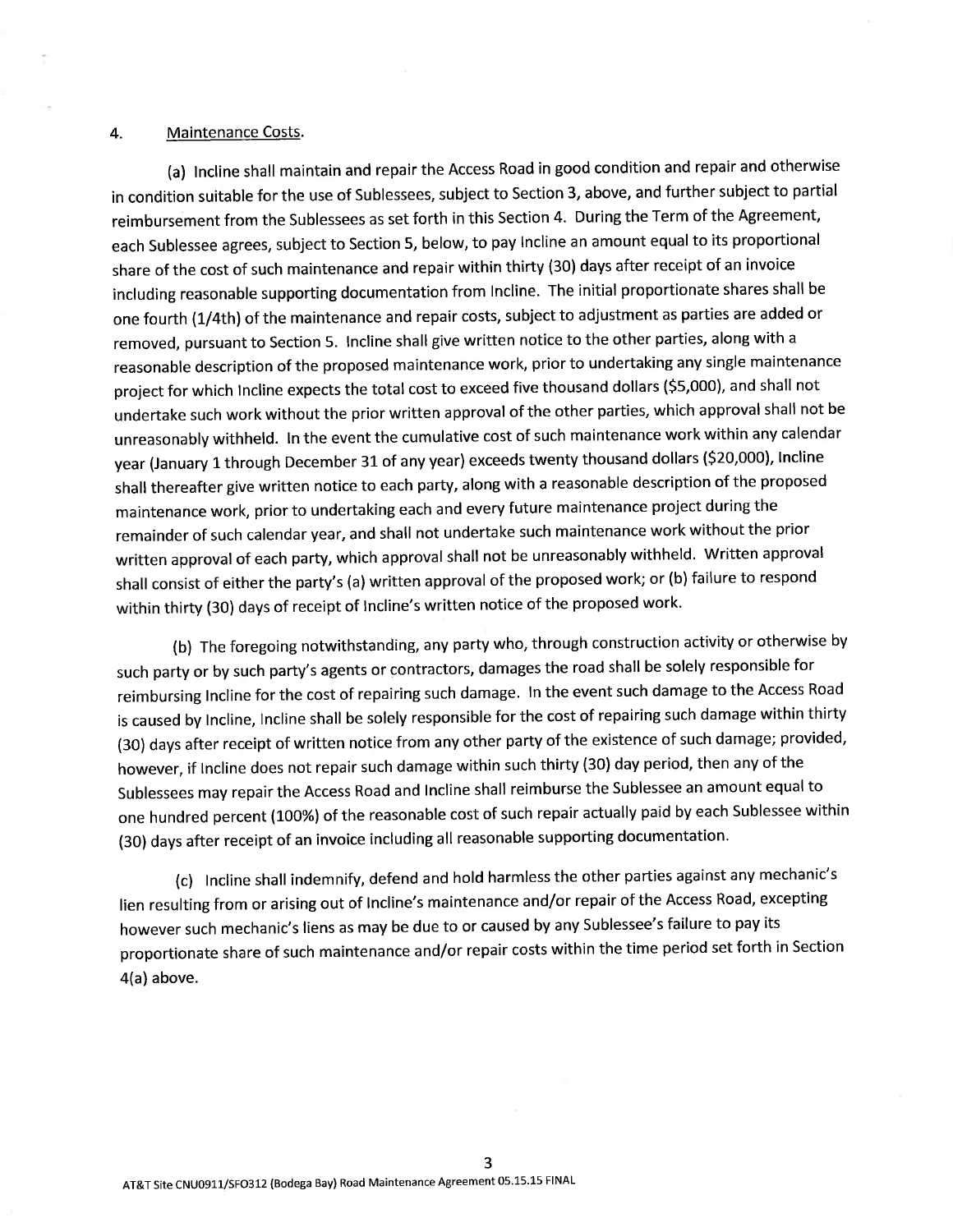## 5. Future Parties.

(a) Agreement to Add Future Parties. The parties hereto agree to amend this Agreement to add as a new party to the Agreement any tenant, subtenant or licensee of any existing or future party to this Agreement, and any other entity that obtains from Incline the right to use the Access Road (each <sup>a</sup> "Future Party").

(b) Costs to be Reimbursed by Future Parties. Each Future Party shall be required to pay its proportionate share of: (a) the total Construction Costs incurred through the date on which such Future party became a party to this Agreement (the "Effective Date" with respect to such Future Party); and (b) the cost incurred after the Effective Date to maintain and repair the Access Road. A Future party's proportionate share shall be determined by dividing the total costs to be reimbursed equally amdng the number of parties to the Agreement (including all Sublessees, and all Future Parties, but not including Incline).

(c) Reimbursement Procedure. Future Parties shall make all payment for such cost reimbursement to: (a) Incline with respect to repair and maintenance expenses; or (b) the Improving party with respect to Construction Costs. Future Parties shall pay all amounts due hereunder within thirty (30) days after receipt of an invoice including reasonable supporting documentation from Incline or the lmproving party, as the case may be. ln the case of Construction Costs, the lmproving Party will then make any appropriate payments to the Sublessees and any Future Parties who have previously paid or reimbursed a portion of the Construction Costs in order to ensure that all parties (except Incline) share equally in the Construction Costs. Incline shall not have any liability for any portion of the Construction Costs or the repair and maintenance costs described in Sections 3 and 4, above, except to the extent provided in Section 4(b) above.

6. Assignment; Use of Joint Facilities by Non-Parties.

(a) This Agreement may be assigned by a Sublessee without any other party's consent to any person to whom the assignor has made a valid assignment of its sublease. Any other assignment requires the prior written consent of Incline.

(b) No Sublessee (nor any permitted assignee of a Sublessee) shall permit any person not <sup>a</sup> party to the Agreement to use the Access Road. The foregoing shall not apply to employees, agents, or contractors of any Sublessee.

(c) Incline agrees that any future telecommunications user of the Site whether as a sublessee or licensee shall be required to share in the costs of maintaining the Access Road under this Agreement and such party shall be added to this Agreement as a Future Party. The parties hereto acknowledge and agree that the Access Road has been and will be used by current and future users of the Property, including RVDM and RVDM's tenants, guests and invitees, and that such users shall not share in any costs to maintain or repair the Access Road except to the extent required under the Prime Lease.

4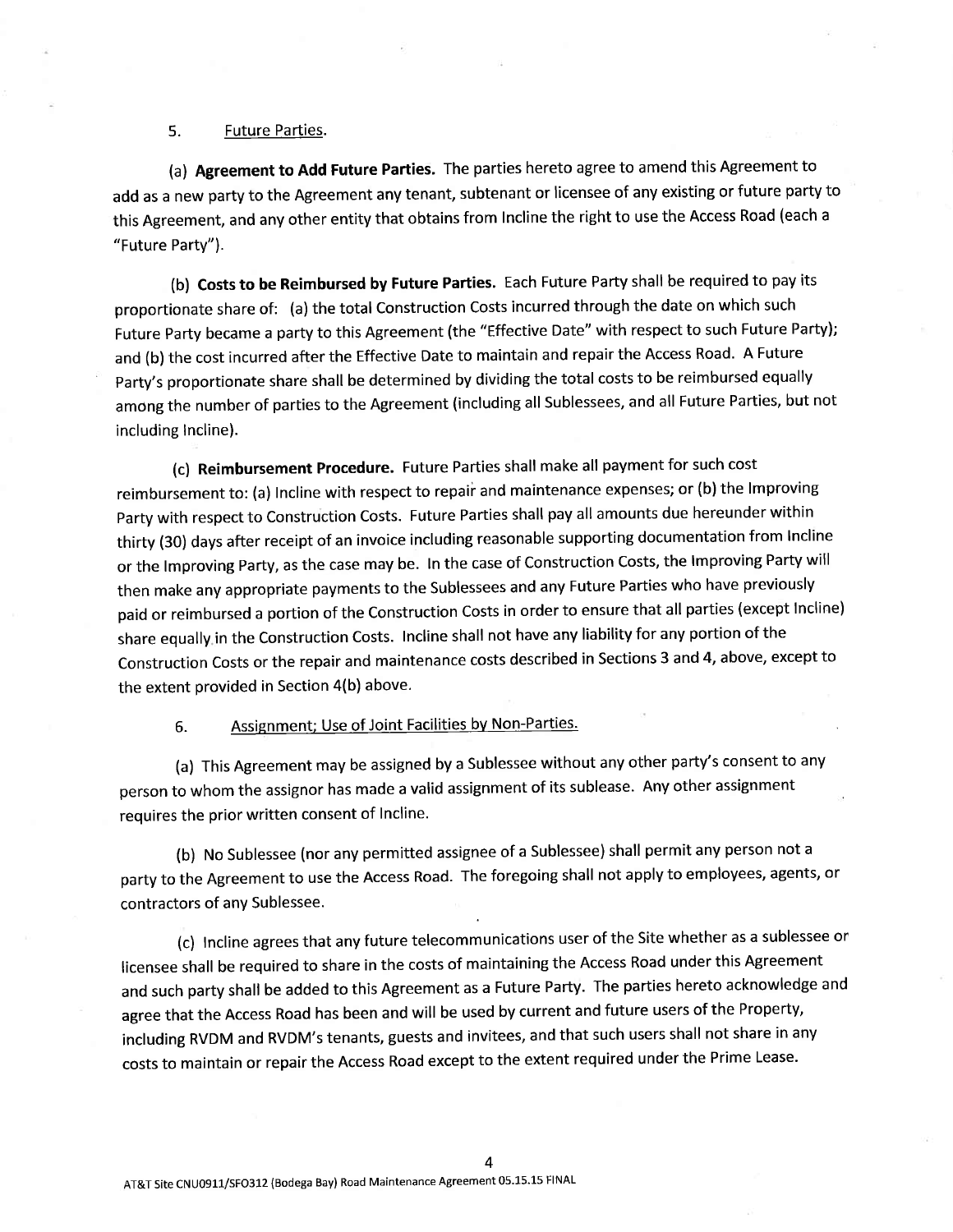7. Insurance. Each party shall maintain broad form general liability insurance with a single combined limit of \$2,000,000 per occurrence and in the aggregate, insuring against claims or liability arising out of and in connection with each party's negligent use or occupancy of the Access Road, including damage to persons or property, or for the loss of life or of property occurring upon the Property resulting from negligent acts or omissions of such party, its employees, agents, contractors, and subcontractors. Such policy or policies shall include each other party as an additional insured and shall contain a provision for cross liability, either through endorsement or otherwise. Each party shall also maintain any and all statutory required Workmen's Compensation insurance. Each party having insurance obligations under this section 7 shall furnish the other parties with a certificate indicating the applicable coverage prior to any use of the Access Road and upon reasonable request thereafter. Either party shall have the right to fulfill its insurance obligations under this section pursuant to self-insurance, provided that each party shall satisfy all requirements of any applicable law, regulation or direction relating to self-insurance and shall furnish proof of such to each other party. lf self-insured, the party shall provide every other party with a letter of self-insurance as required with respect to insurance certificates under this Section 7.

## 8. Indennnitv.

(a) Subject to sub-section (b), below, each party to this Agreement shall exonerate, hold harmless, indemnify and defend each other party from any and all claims, obligations, liabilities, costs, demands, damages, expenses, suits, or causes of action, including costs and reasonable attorney's fees, which may arise out of: 1) any injury to or death of any person; or 2) any damage to property, if such injury, death, or damage arises out of or is attributable to or results from the indemnifying party's breach of this Agreement or negligent acts or omissions in connection with the use of the Access Road'

(b) Each party to this Agreement shall exonerate, hold harmless, indemnify, and defend Incline from any and all claims, obligations, liabilities, costs, demands, damages, expenses, suits or causes of action, including costs and reasonable attorney's fees related to or arising out of or alleged to arise out of acts or omissions, whether negligent or otherwise, related to the performance of this Agreement by Incline and/or its employees or agents and /or the condition of the Access Road. Incline shall not be responsible for any liability to any user of the Access Road or other third party arising out of the construction, maintenance, or use of the Access Road or Incline's supervision thereof, including any liability for economic, consequential or special damages. Each party agrees not to bring suit or legal action of any kind against Incline, its affiliates, employees or agents on the basis of its or their performance or failure to perform any responsibilities related to this Agreement or otherwise with respect to the construction, use and/or maintenance of the Access Road. The foregoing indemnity and waiver of liability shall not apply to any loss, damage or injury to the extent caused by the negligence or willful misconduct of Incline, its affiliates, employees or agents.

(c) The foregoing notwithstanding, the Sublessees shall share equally in any liability to the RVDM arising out of or alleged to arise out of acts or omissions related to the performance or alleged non-performance of this Agreement by Incline and/or its employees or agents, except to the extent caused by the negligence or willful misconduct of Incline, its affiliates, employees or agents.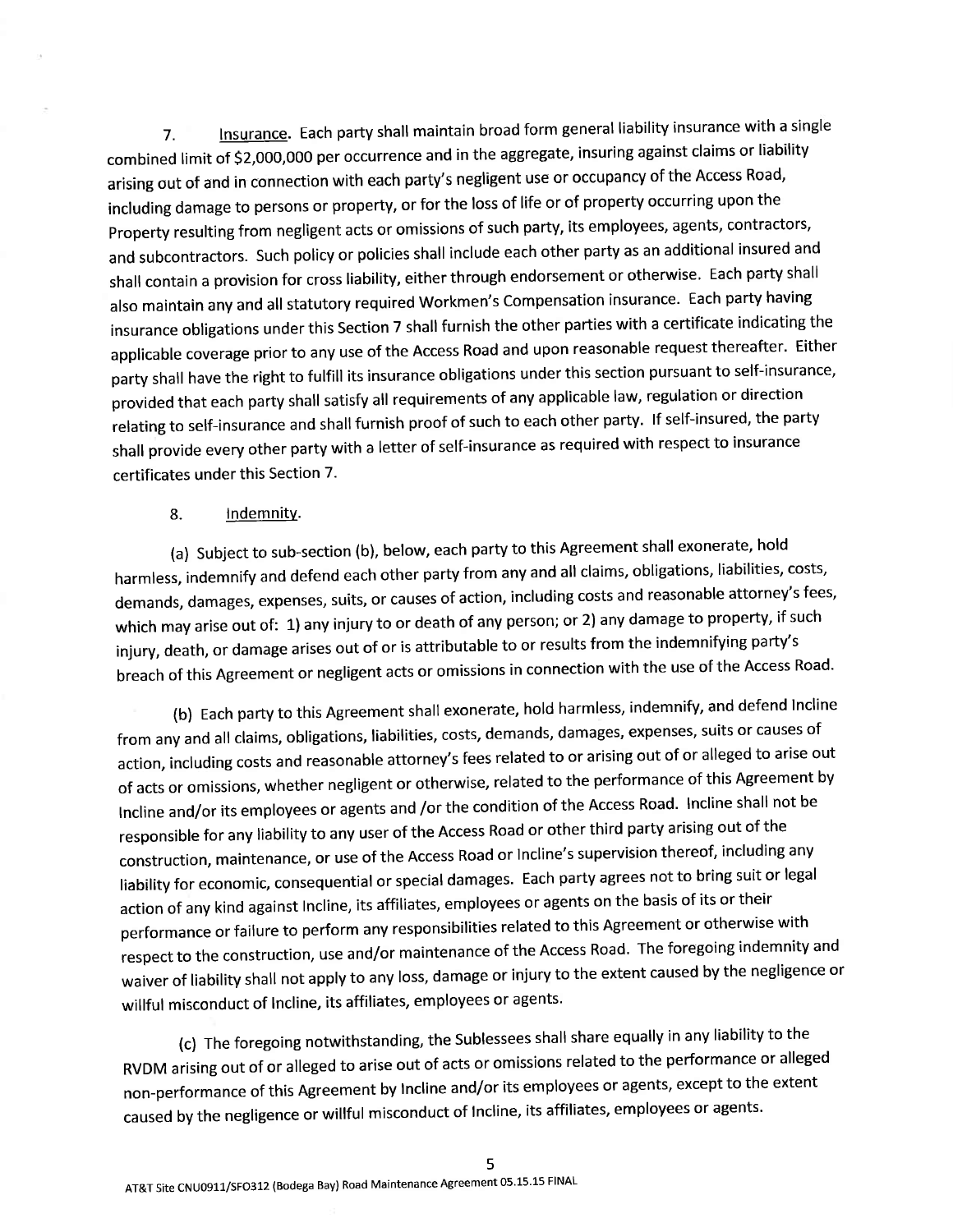(d) The foregoing indemnification shall survive the termination or expiration of this Agreement.

9. Destruction or Condemnation of Access Road. If all or part of the Access Road is destroyed and cannot be repaired or the property on which the Access Road is located is taken by condemnation so as to interfere with use of the Access Road by Incline and the Sublessees, then this Agreement shall terminate. lf the Access Road is damaged and can be repaired, then the Access Road shall be repaired in accordance with the terms of Paragraph 4, above.

10. Notices. Every notice required or permitted by this Agreement shall be delivered either by (i) personal delivery (including delivery by an overnight courier service which obtains confirmation of receipt) or (ii) postage prepaid return receipt requested certified mail addressed to the party for whom intended at the addresses appearing below or at such other address as the intended recipient shall have designated by written notice:

AT&T:

New Cingular Wireless PCS, LLC Attn: National Real Estate Administration Cell Site #: CNU0911/SFO312 Search Ring Name: Bodega BaY Cell Site Name: Bodega BaY (CA) Fixed Asset #: 10095864 575 Morosgo Drive NE Suite 13F, West Tower Atlanta, GA 30324

With a required copy to:

New Cingular Wireless PCS, LLC Attn: Legal Department - Network Operations Cell Site #: CNU0911/SFO3I2 Search Ring Name: Bodega BaY Cell Site Name: Bodega BaY (CA) Fixed Asset #: L0095864 208 S. Akard Street Dallas, Texas, 75202-4206

## VERIZON:

GTE Mobilnet of California Limited Partnership dba Verizon Wireless 180 Washington Valley Road Bedminster, NJ 07921 Attn: Network Real Estate (Bodega Bay, LN 115665)

6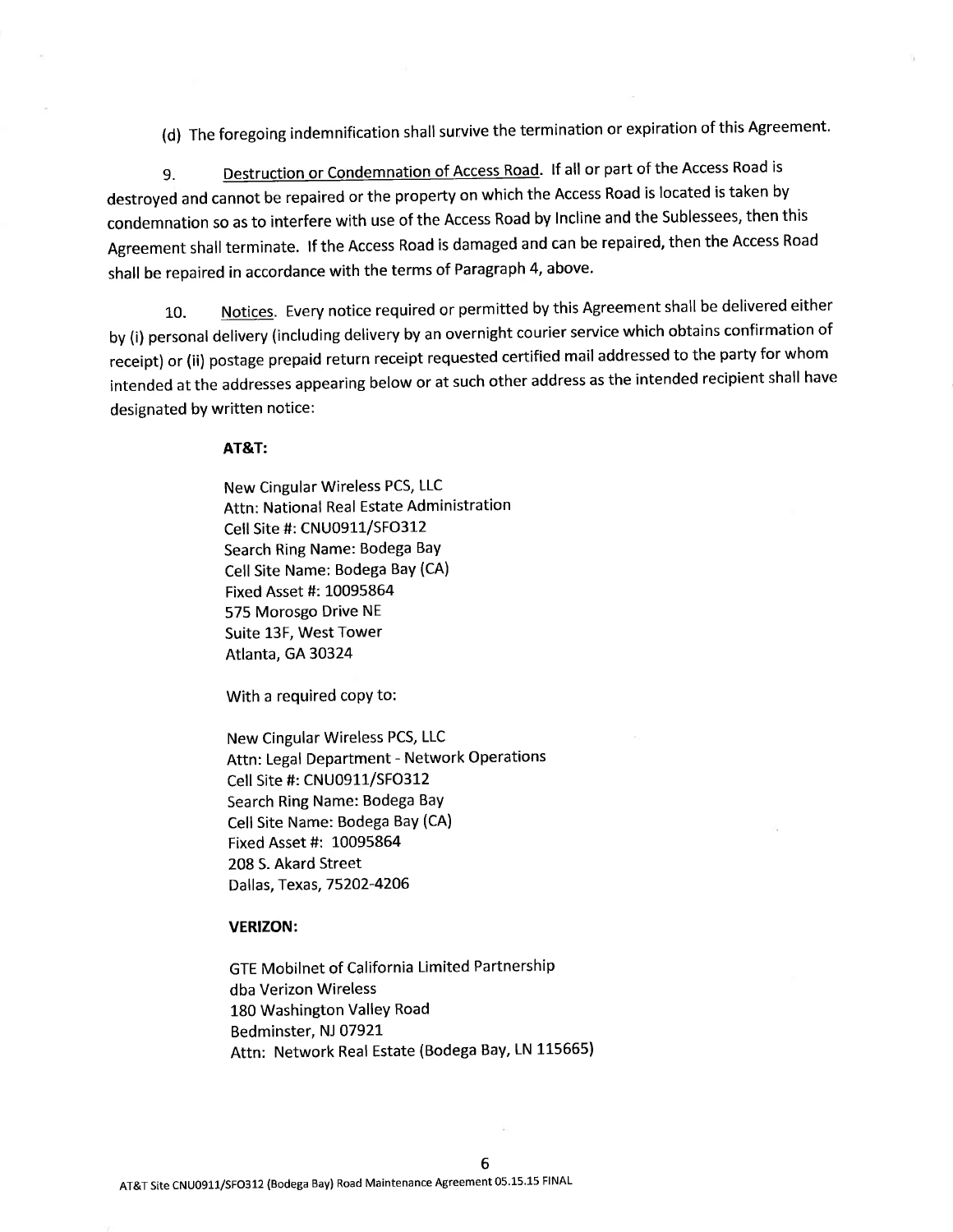### MERA:

**Marin Emergency Radio Authority** Attn: Executive Director 27 Commercial Boulevard, Suite C Novato, California 94949

### COUNTY:

County of Sonoma **General Services Department** Real Estate Division; Attention: Manager 2300 County Center Drive, Suite A200 Santa Rosa, California 95403

With a copy to:

County of Sonoma Communications Division; Attention: Manager 445 Fiscal Drive Santa Rosa, California 95403

lncline:

Incline Partners, LLC Attn: Legal Department PO Box 3740 Incline Village, NV 89450

Entirety of Agreement; Severability; Expiration of Terms. This Agreement represents the 11. complete agreement of the parties hereto with respect to the subject matter hereof, and may be amended only by written instrument executed by the parties. lf any provision of this Agreement is invalid or unenforceable with respect to any party, the remainder of this Agreement or the application of such provision to persons other than those as to whom it is held invalid or unenforceable, shall not be affected and each provision of this Agreement shall be valid and enforceable to the fullest extent permitted by law. Terms and conditions, which by their sense and context are intended to survive, will survive the termination of this Agreement.

12. Successors and Assigns. This Agreement shall be binding upon and, except to the extent limited herein, shall inure to the benefit of the parties hereto and their respective successors and assigns.

13. Waivers. Any waiver of any right under this Agreement must be in writing and signed by the waiving party.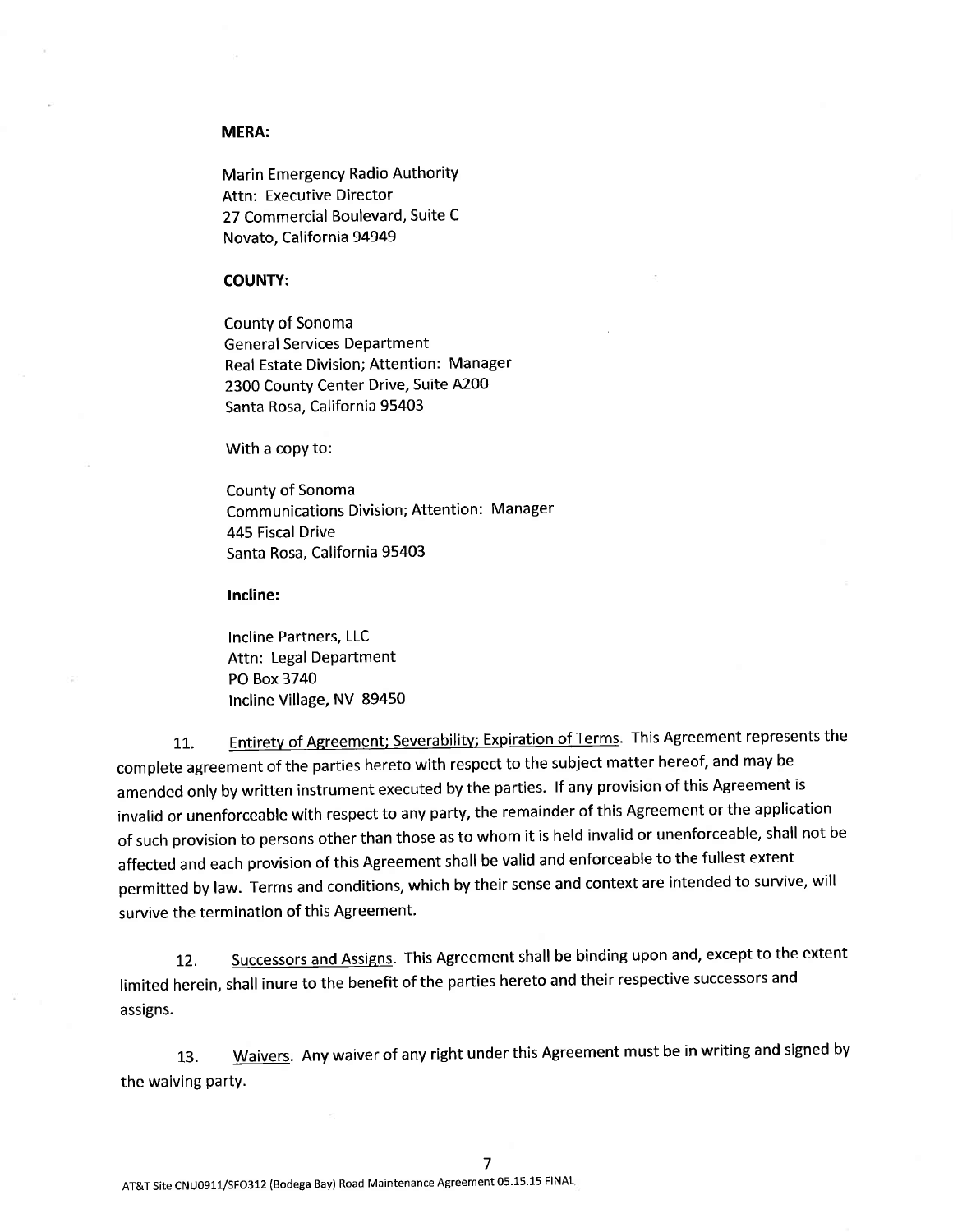14. Attorney's Fees. The prevailing party in any action or proceeding brought to enforce or arising out of this Agreement shall be entitled to recover its reasonable attorney's fees, costs, and expenses in connection with such action or proceeding from the other party.

15. Counterparts. This Agreement may be executed in multiple counterparts. Each counterpart shall be deemed an original as against any party who has signed it, but all counterparts together shall constitute one instrument.

# [SIGNATURES APPEAR ON NEXT PAGE]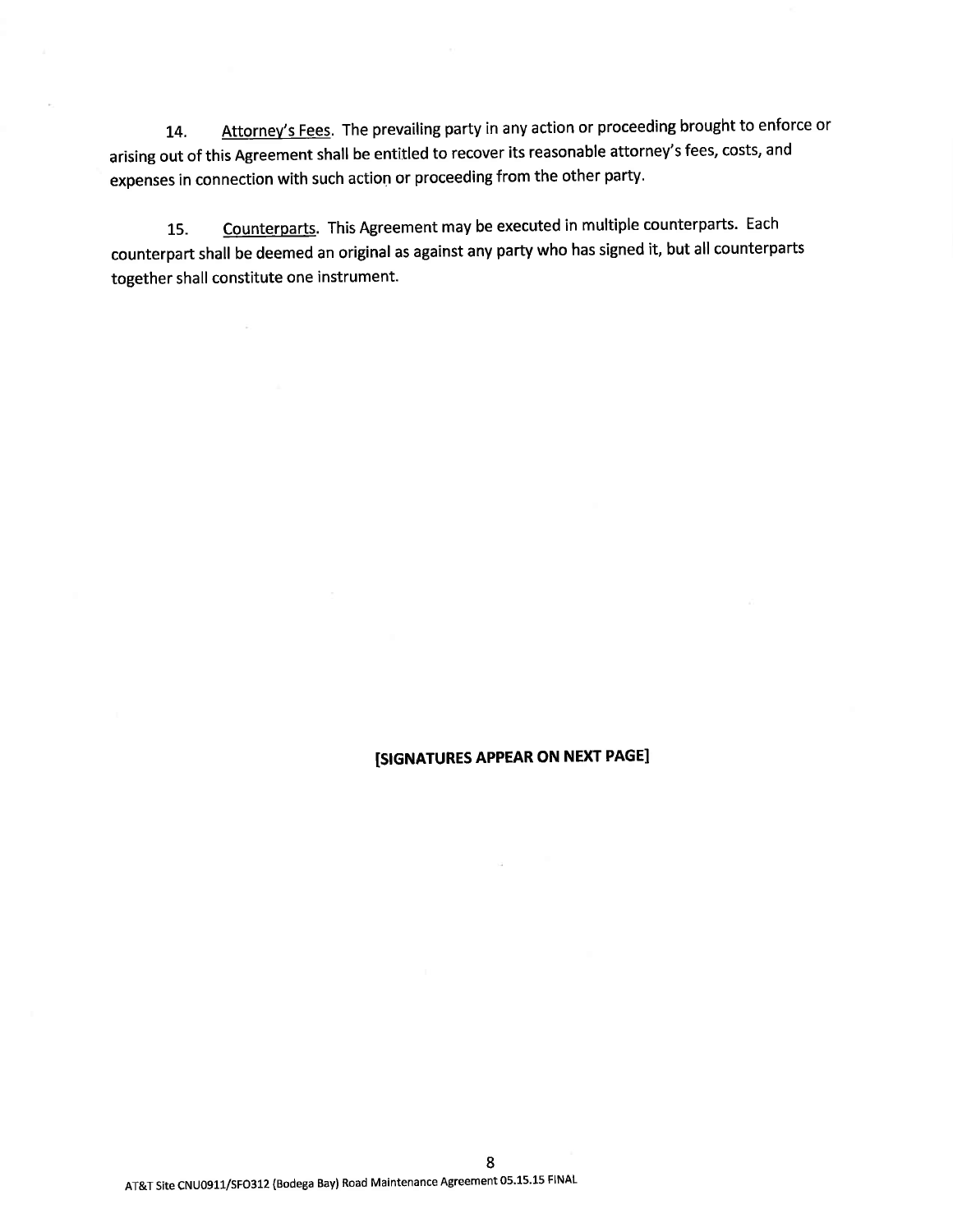## AT&T:

| New Cingular Wireless PCS, LLC,      |  |
|--------------------------------------|--|
| a Delaware limited liability company |  |

|  |  |  | By: AT&T Mobility Corporation |
|--|--|--|-------------------------------|
|--|--|--|-------------------------------|

| Its: Manager    |                                       |
|-----------------|---------------------------------------|
| By:             | Michael Guibord                       |
| Name:<br>Title: | <b>Director</b>                       |
| Date:           | <b>Construction &amp; Engineering</b> |
| VEDI7ON.        |                                       |

VERIZON:

GTE Mobilnet of California Limited Partnership, a California limited partnership d/b/a Verizon Wireless

By: Cellco Partnership,

a Delaware General Partnership

Its: General Partner

 $By:$ 

Robert F. Swaine West Area Vice President Network

Date:

## COUNTY:

The County of Sonoma, a political subdivision of the State of California

| By:                                              |  |
|--------------------------------------------------|--|
| Name:<br>-<br>the first control and the property |  |
| Title:                                           |  |
| Date:                                            |  |

Approved as to content for CountY:

| By:    |  |
|--------|--|
| Name:  |  |
| Title: |  |
| Date:  |  |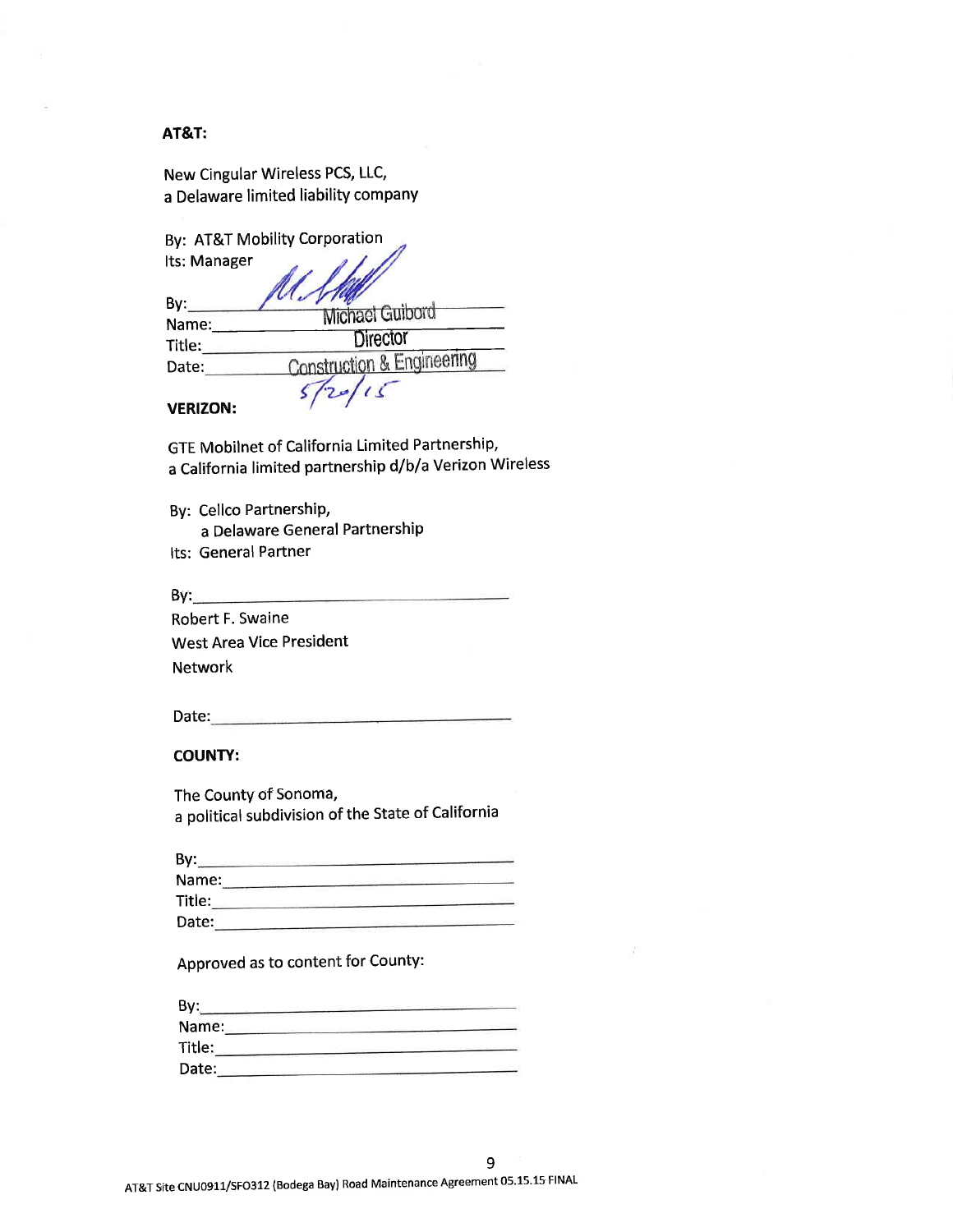## MERA:

Marin Emergency Radio AuthoritY

Name:

Date: experimental and a series of the series of the series of the series of the series of the series of the series of the series of the series of the series of the series of the series of the series of the series of the s

## INCLINE:

| Incline Partners, LLC,             |
|------------------------------------|
| a Nevada limited liability company |
|                                    |
| By:                                |
| John D. Petersen<br>Name:          |
| Manager<br>Title:                  |
| Date:                              |

# INoTARY ACKNOWLEDGMENTS APPEAR ON FOLLOWING FIVE (5) PAGESI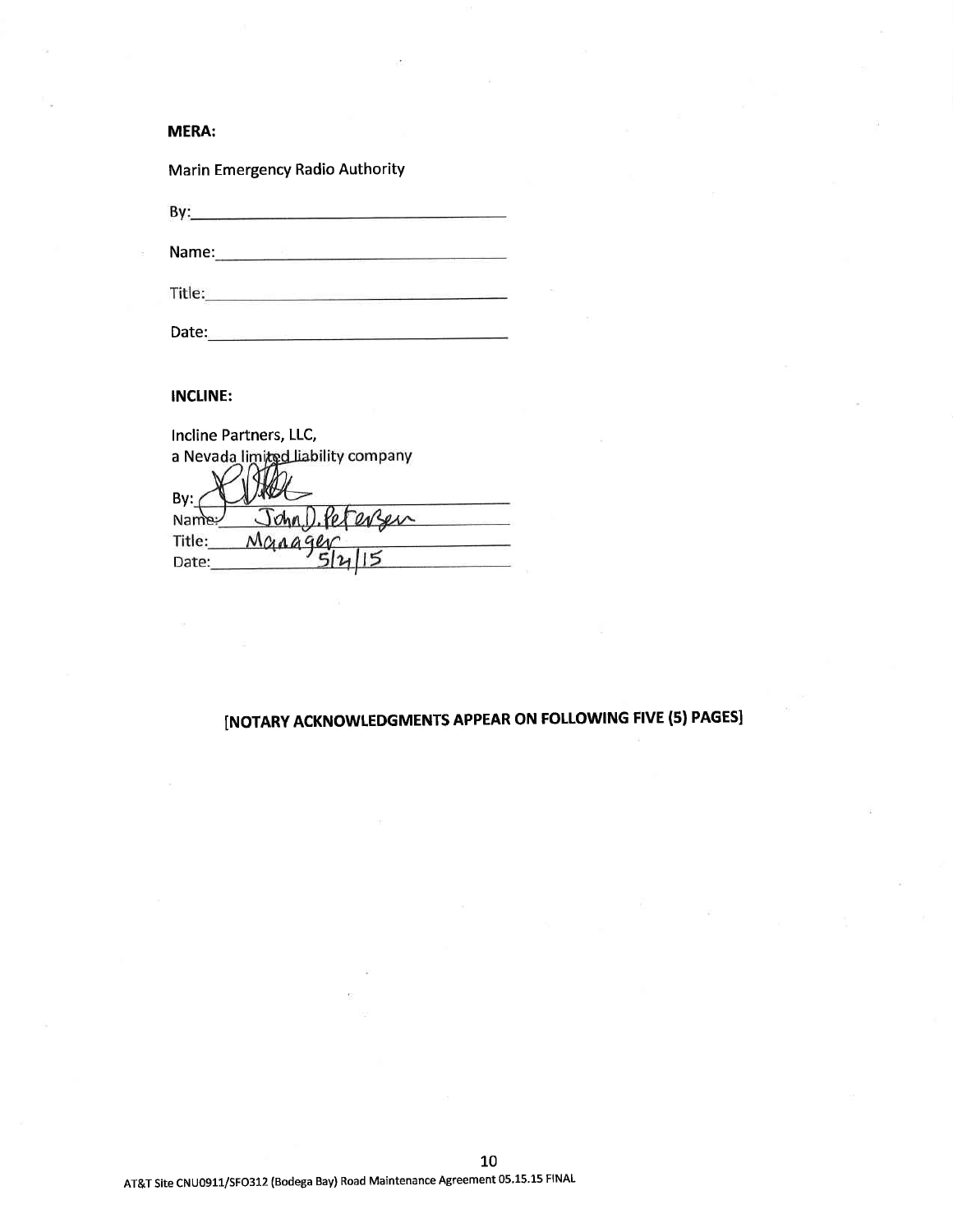### AT&T ACKNOWLEDGMENT

A notary public or other officer completing this certificate verifies only the identity of the individual who signed the document to which this certificate is attached, and not the truthfulness, accuracy, or validity of that document.

**State of California** 

County of CONTRA COSTA  $\gamma$  20 2015 before me,  $\beta$  m  $\gamma$  /  $\beta$  /  $\gamma$  /  $\gamma$  /  $\gamma$  /  $\gamma$  /  $\gamma$  /  $\gamma$  /  $\gamma$  /  $\gamma$  (insert name and title of the officer)  $On_$ 

Michael GuiBors personally appeared who proved to me on the basis of satisfactory evidence to be the person(s) whose name(s) is fare subscribed to the within instrument and acknowledged to me that he/she/they executed the same in his/ber/their authorized capacity(jes), and that by his/ber/their signature(a) on the instrument the person(s), or the entity upon behalf of which the person(s) acted, executed the instrument.

I certify under PENALTY OF PERJURY under the laws of the State of California that the foregoing paragraph is true and correct.

WITNESS my hand and official seal.

signature KG Martic Kngeal

(Seal)

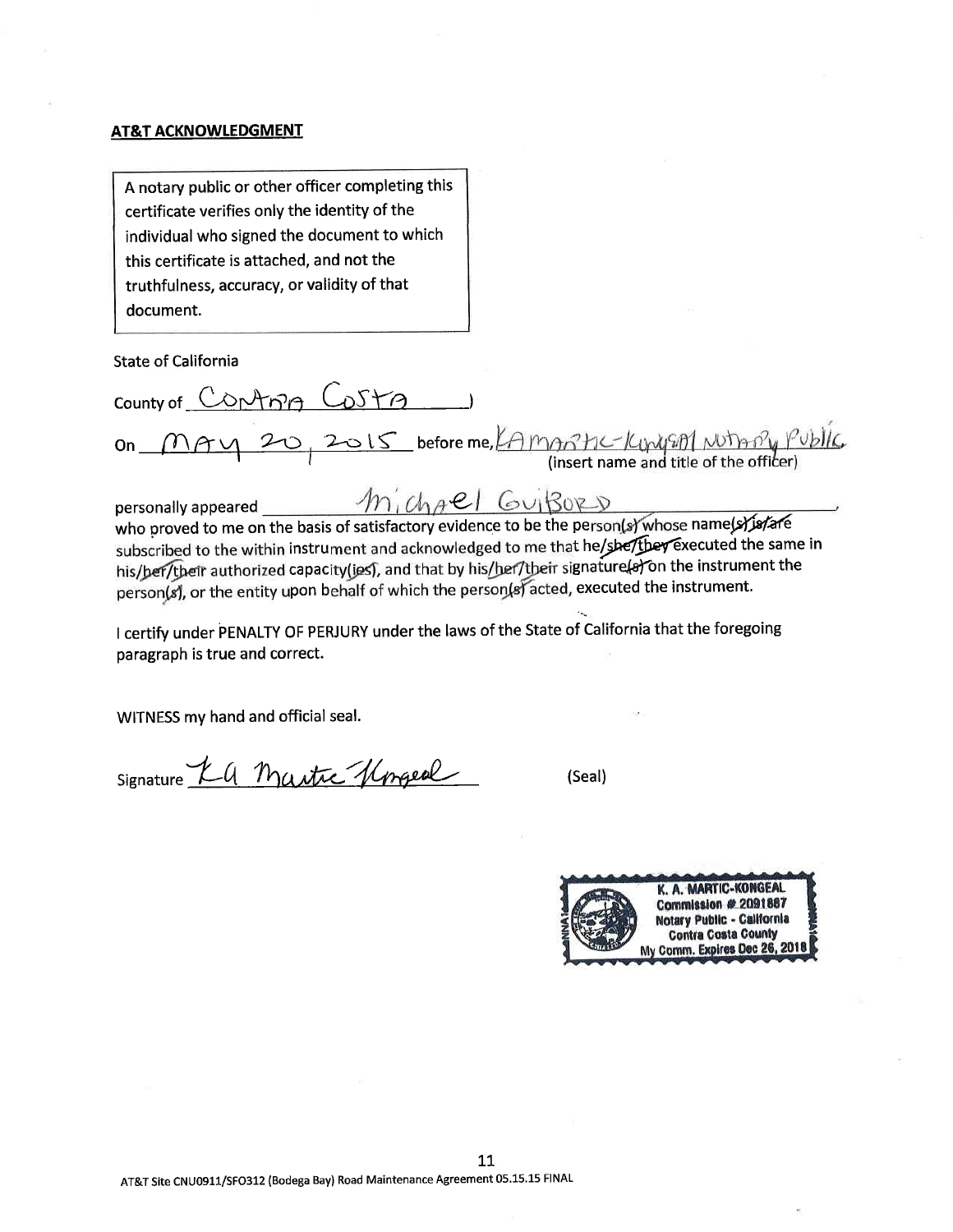## VERIZON ACKNOWLEDGMENT

| A notary public or other officer completing this<br>certificate verifies only the identity of the<br>individual who signed the document to which<br>this certificate is attached, and not the |                                                                                   |
|-----------------------------------------------------------------------------------------------------------------------------------------------------------------------------------------------|-----------------------------------------------------------------------------------|
| truthfulness, accuracy, or validity of that<br>document.                                                                                                                                      |                                                                                   |
| State of California                                                                                                                                                                           |                                                                                   |
| SACRAMENTO<br>County of                                                                                                                                                                       |                                                                                   |
| OS 20 2015<br>0n.                                                                                                                                                                             | before me, KEVIN FIELDS, NOTARY PUBLIC,<br>(insert name and title of the officer) |

personally appeared John. D. Petersen who proved to me on the basis of satisfactory evidence to be the person(s) whose name(s) Gare subscribed to the within instrument and acknowledged to me that (e) she/they executed the same in his/her/their authorized capacity(ies), and that by *dis/her/their signature(s)* on the instrument the  $\widetilde{\mathsf{person}}(s)$ , or the entity upon behalf of which the person(s) acted, executed the instrument.

<sup>I</sup>certify under PENALTY OF PERJURY under the laws of the State of California that the foregoing paragraph is true and correct.

WITNESS my hand and official seal.<br>Signature

Signature

KEVIN FIELDS COMM.# 1983555 NOTARY PUBLIC - CALIFORNIA EL DORADO COUNTY<br>COMM. EXP. JUNE 28, 2016

(Seal)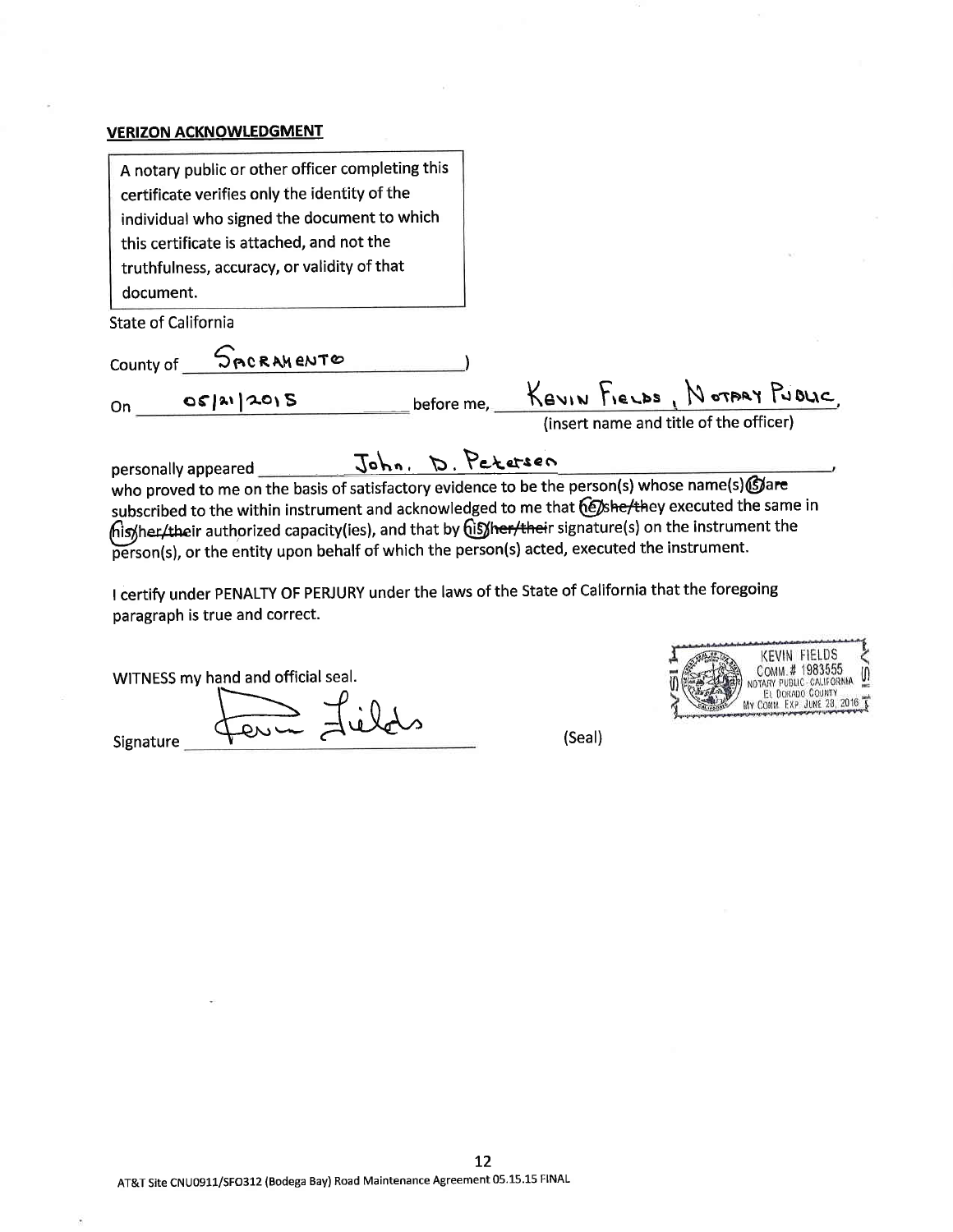## COUNTY ACKNOWLEDGMENT

| A notary public or other officer completing this                                                                                                                                                                                     |                                        |
|--------------------------------------------------------------------------------------------------------------------------------------------------------------------------------------------------------------------------------------|----------------------------------------|
| certificate verifies only the identity of the                                                                                                                                                                                        |                                        |
| individual who signed the document to which                                                                                                                                                                                          |                                        |
| this certificate is attached, and not the                                                                                                                                                                                            |                                        |
| truthfulness, accuracy, or validity of that                                                                                                                                                                                          |                                        |
| document.                                                                                                                                                                                                                            |                                        |
| <b>State of California</b>                                                                                                                                                                                                           |                                        |
|                                                                                                                                                                                                                                      |                                        |
| County of <u>County of County of County of County of County of County of County of County of County of County of County of County of County of County of County of County of County of County of County of County of County of C</u> |                                        |
|                                                                                                                                                                                                                                      |                                        |
| On.<br>and the second control of the second control of the second control of the second control of the second control of                                                                                                             | before me,                             |
|                                                                                                                                                                                                                                      | (insert name and title of the officer) |

personally appeared \_\_\_\_\_\_\_\_\_\_\_

who proved to me on the basis of satisfactory evidence to be the person(s) whose name(s) is/are subscribed to the within instrument and acknowledged to me that he/she/they executed the same in his/her/their authorized capacity(ies), and that by his/her/their signature(s) on the instrument the person(s), or the entity upon behalf of which the person(s) acted, executed the instrument.

<sup>I</sup>certify under PENALTY oF PERJURy under the laws of the State of california that the foregoing paragraph is true and correct.

WITNESS my hand and official seal.

Signature (Seal)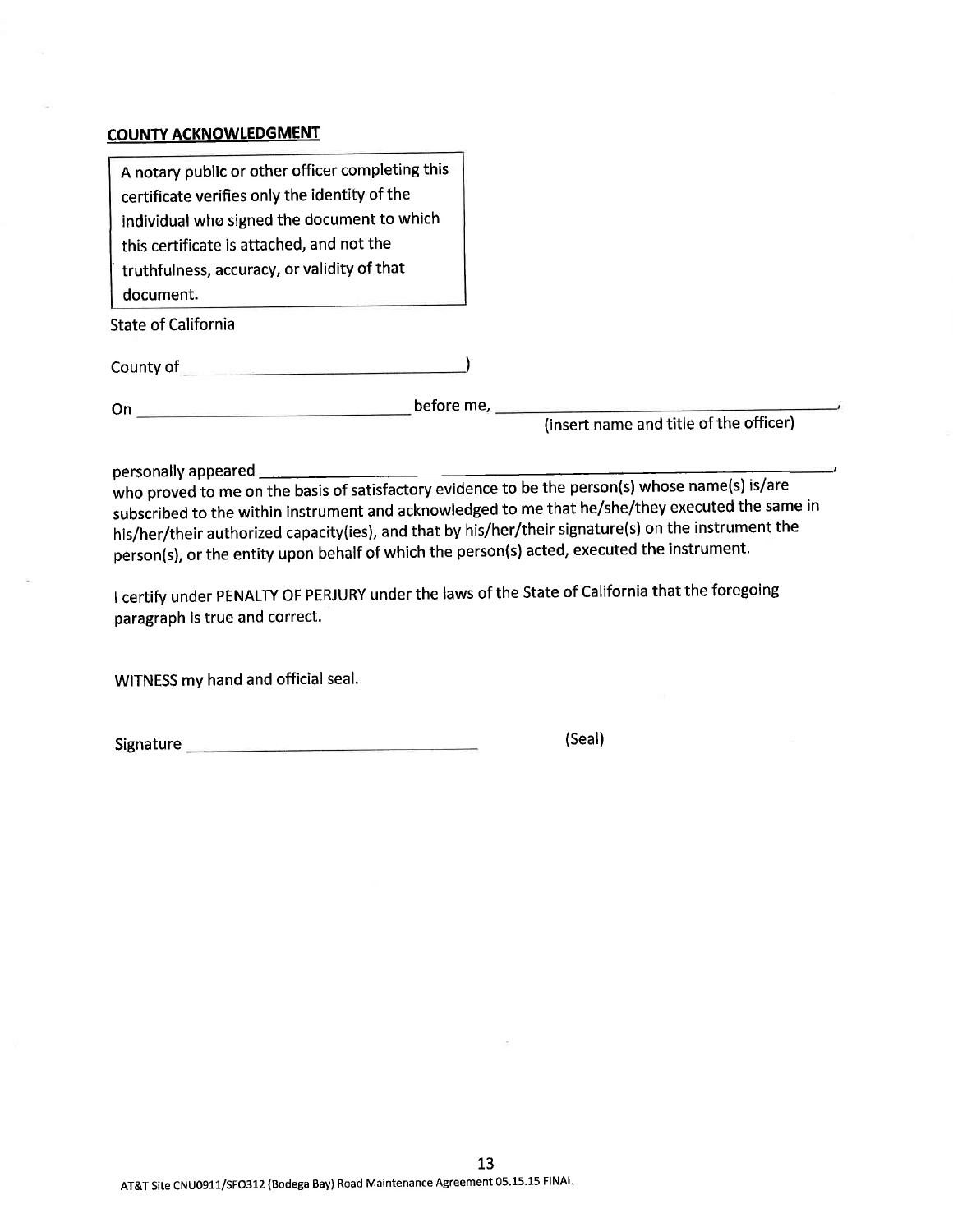## **MERA ACKNOWLEDGMENT**

personally appeared

who proved to me on the basis of satisfactory evidence to be the person(s) whose name(s) is/are subscribed to the within instrument and acknowledged to me that he/she/they executed the same in his/her/their authorized capacity(ies), and that by his/her/their signature(s) on the instrument the person(s), or the entity upon behalf of which the person(s) acted, executed the instrument.

<sup>I</sup>certify under PENALTY OF PERJURY under the laws of the state of california that the foregoing paragraph is true and correct.

WITNESS my hand and official seal.

Signature (Seal)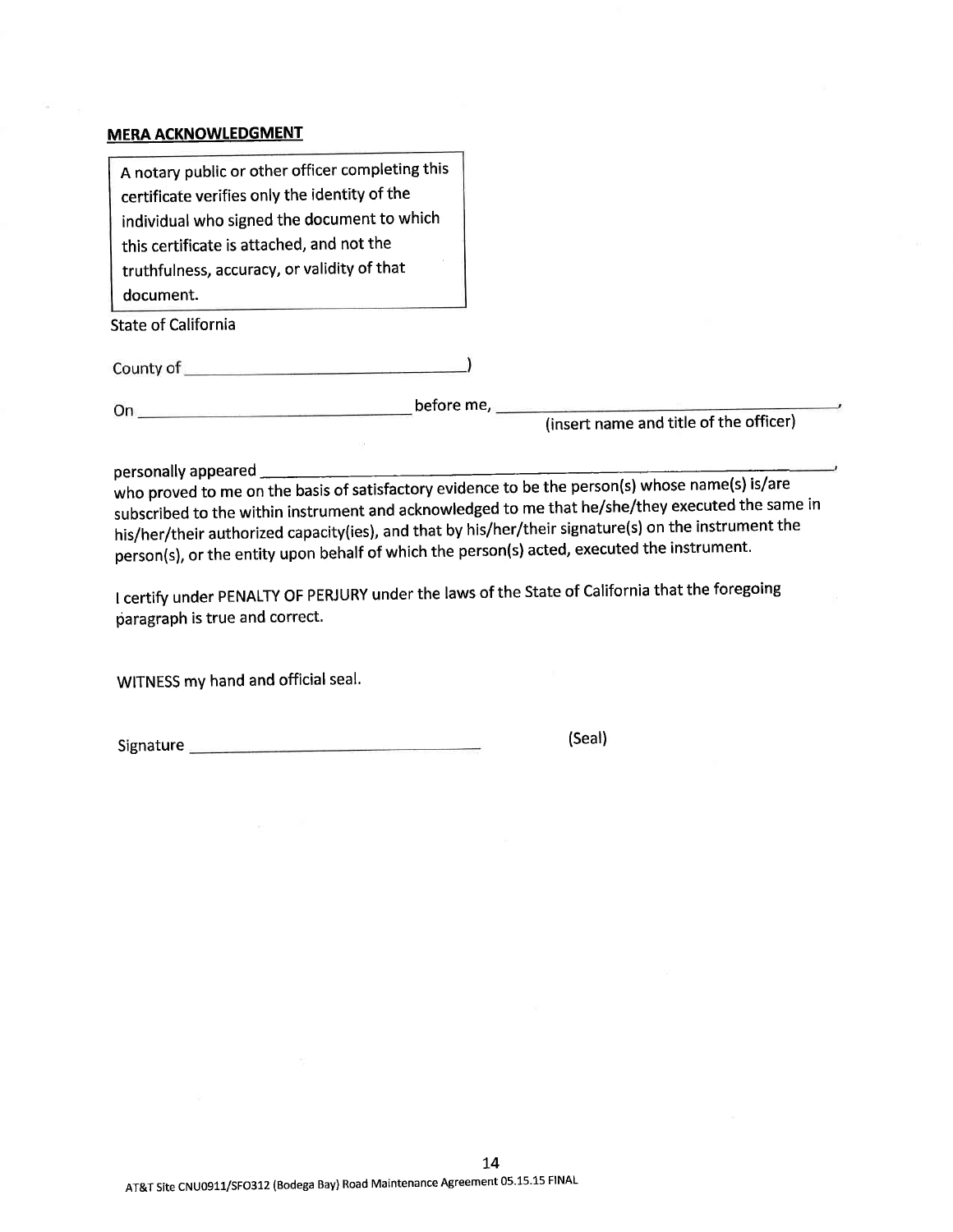## INCLINE ACKNOWLEDGMENT

| A notary public or other officer completing this<br>certificate verifies only the identity of the<br>individual who signed the document to which<br>this certificate is attached, and not the<br>truthfulness, accuracy, or validity of that<br>document.<br><b>State of California</b> |                                        |
|-----------------------------------------------------------------------------------------------------------------------------------------------------------------------------------------------------------------------------------------------------------------------------------------|----------------------------------------|
|                                                                                                                                                                                                                                                                                         |                                        |
| On.                                                                                                                                                                                                                                                                                     | (insert name and title of the officer) |

personally appeared

who proved to me on the basis of satisfactory evidence to be the person(s) whose name(s) is/are subscribed to the within instrument and acknowledged to me that he/she/they executed the same in his/her/their authorized capacity(ies), and that by his/her/their signature(s) on the instrument the person(s), or the entity upon behalf of which the person(s) acted, executed the instrument.

<sup>I</sup>certify under PENALTY OF PERJURy under the laws of the State of california that the foregoing paragraph is true and correct.

WITNESS my hand and official seal.

Signature (Seal)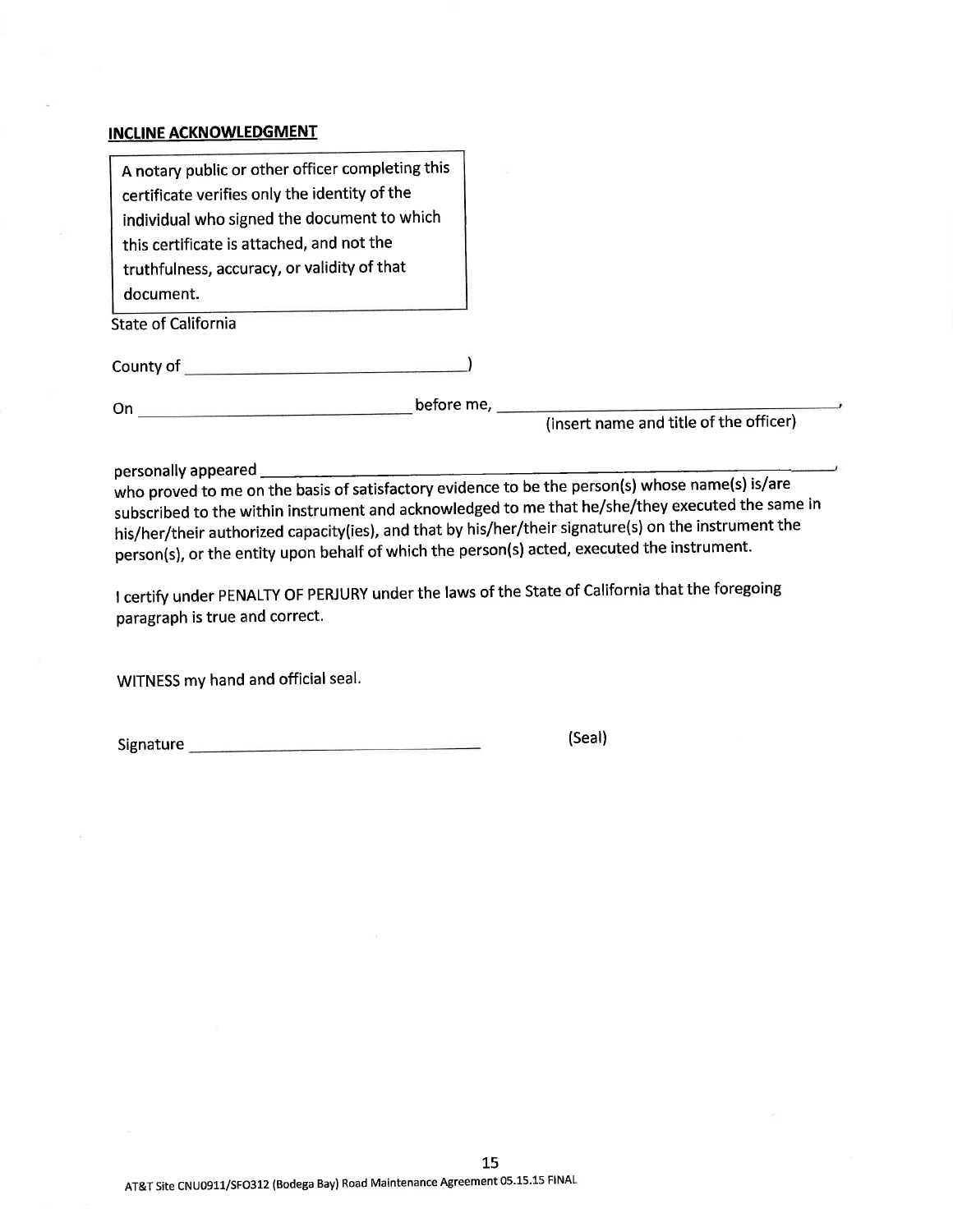## EXHIBIT A **The Property**

# The Property is legally described as follows:

THE LAND REFERRED TO HEREIN BELOW IS SITUATED IN THE UNINCORPORATED AREA IN COUNTY OF SONOMA, STATE OF CALIFORNIA AND IS DESCRIBED AS FOLLOWS:

Being a portion of the tract of land known as the "Bodega Ranch", more particularly bounded and described as follows, to-wit:

Commencing in the middle of the road leading from Bodega Corners to the head of Bodega Bay, at the point on the ridge bearing South 16-3/4" East magnetic from the Southeast corner of the tract heretofore conveyed to John S. Roberts witness, South side of a ledge of rocks South 28-3/4° West 1.50 chains and another large rock in the road South 61-1/4° West 2.70 chains; thence North 16-3/4° West 18.00 chains to the Southeast corner of the Roberts tract, and Northeast corner of tract herein; thence South 73-1/4° West 80.00 chains; thence South 16-3/4° East 80.00 chains; thence North 73 1/4 degrees East 80.00 chains; thence North 16-3/4" West 62.00 chains to the place of beginning.

EXCEPTING THEREFROM that portion contained in the Deed frorn cirillo Macche and cecllia M- Macche, to the County of Sonoma, a political subdivision of the State of California, dated August 17, 1955 and recorded September 15, 1955 under Recorder's Serial No. E-60517, Sonoma County Records.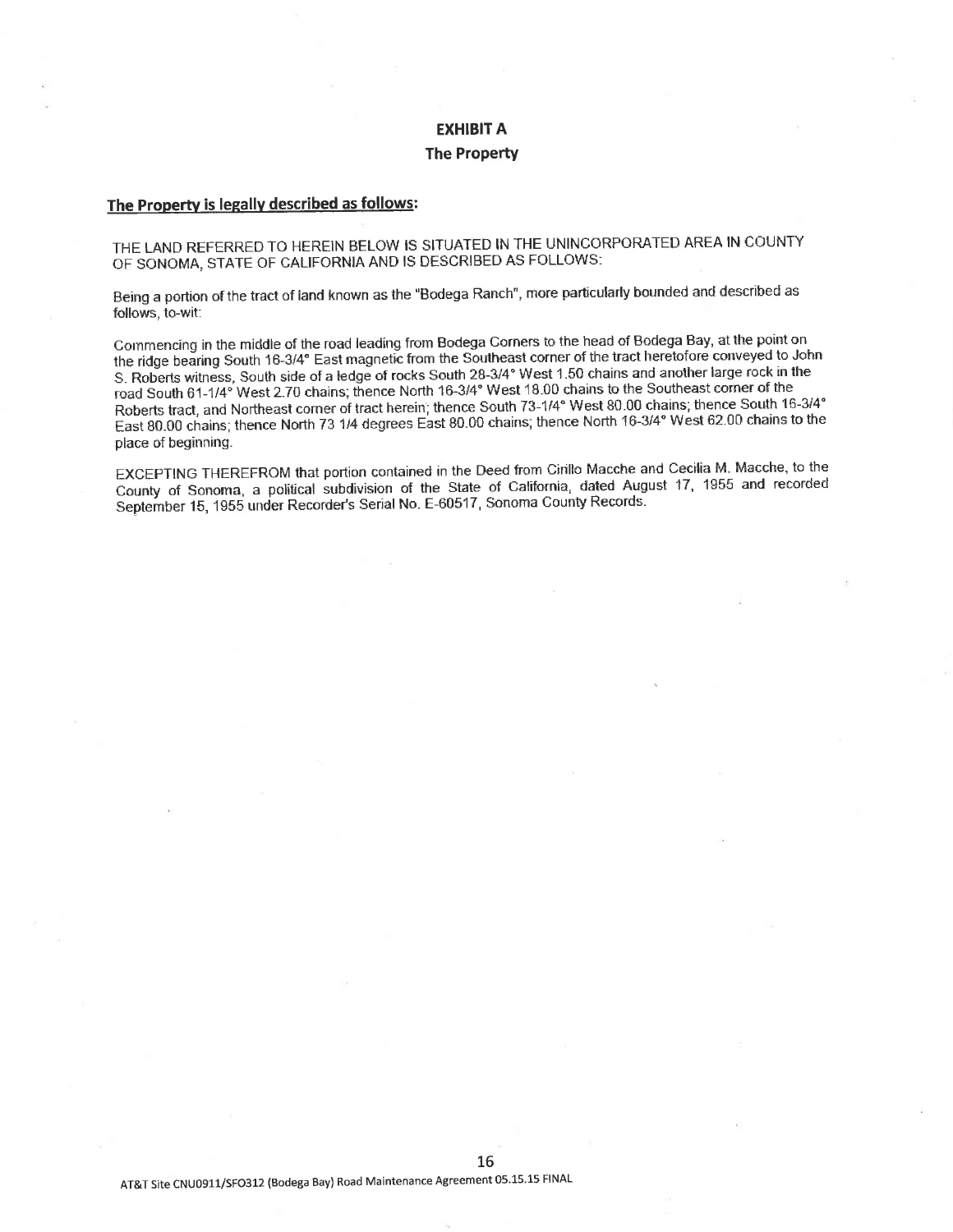## **EXHIBIT B**

### **The Access Road**

### Page 1 of 2

## The "Access Road" is legally described as follows:

2885 Bay Hill Road Bodega Bay, CA 94923

APN: 100-190-009-000

The land, situate in the Bodega Ranch, County of Sonoma, State of California. Being an easement 12.00 Feet in width for Access Purposes, which the Centerline is more particularly described as follows:

Commencing at a found 1" iron pipe accepted as marking the most eastern corner of the Parcel of land shown as the "Cellular One Lease Area" on that certain Road Maintenance Agreement between Cagel Cellular Communications Corporation and others, and Dated: April 8, 2002, and recorded as Document No. 2003-074535 of Official Records, Sonoma County, California, and running North 80°45' 14" West a Distance of 126.34 Feet to the True Point of Beginning of said Centerline and thence running;

South 50°15'04" West a Distance of 56.61 Feet; thence

South 77°51'43" West a Distance of 43.08 Feet; thence

South 59°26'54" West a Distance of 72.45 Feet; thence

North 53°07'57" West a Distance of 199.11 Feet; thence

North 22°36'32" East a Distance of 43.02 Feet ; thence

North 12°29'39" East a Distance of 73.32 Feet : thence

North 52°55'45" East a Distance of 75.84 Feet; thence

North 49°28'34" East a Distance of 122.24 Feet ; to the Terminus.

Dated: 07/30/14

Rick K. Hayes LS 7900



## The "Access Road" is depicted as follows:

[One (1) Page Depiction of the Access Road Suitable for Recording in Sonoma County Appears on Following Page]